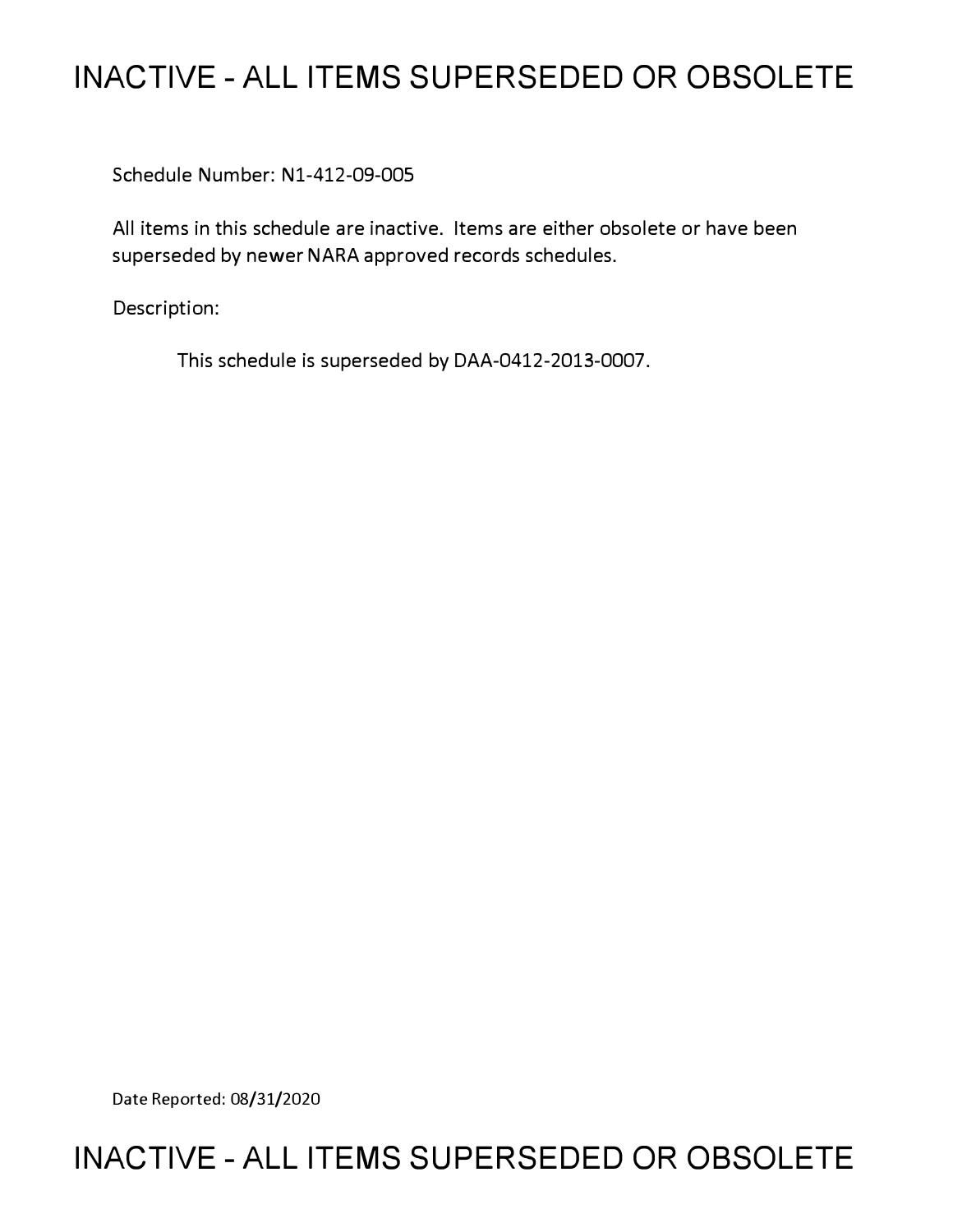| REQUEST FOR RECORDS DISPOSITION AUTHORITY                                      |                                                                                                                                                                                                                                                                                                                                                                                                                                                                                                                                         |                     |              | JOB NUMBER                                                                                                                                                                                                                            |                                |                         |
|--------------------------------------------------------------------------------|-----------------------------------------------------------------------------------------------------------------------------------------------------------------------------------------------------------------------------------------------------------------------------------------------------------------------------------------------------------------------------------------------------------------------------------------------------------------------------------------------------------------------------------------|---------------------|--------------|---------------------------------------------------------------------------------------------------------------------------------------------------------------------------------------------------------------------------------------|--------------------------------|-------------------------|
| TO: NATIONAL ARCHIVES and RECORDS ADMINISTRATION (NIR)<br>WASHINGTON, DC 20408 |                                                                                                                                                                                                                                                                                                                                                                                                                                                                                                                                         |                     |              | 1-412-09-5<br>2/27/00<br><b>DATE RECEIVED</b>                                                                                                                                                                                         |                                |                         |
| 1. FROM (Agency or establishment)                                              |                                                                                                                                                                                                                                                                                                                                                                                                                                                                                                                                         |                     |              | <b>NOTIFICATION TO AGENCY</b>                                                                                                                                                                                                         |                                |                         |
| U.S. Environmental Protection Agency                                           |                                                                                                                                                                                                                                                                                                                                                                                                                                                                                                                                         |                     |              |                                                                                                                                                                                                                                       |                                |                         |
| 2. MAJOR SUBDIVISION                                                           |                                                                                                                                                                                                                                                                                                                                                                                                                                                                                                                                         |                     |              |                                                                                                                                                                                                                                       |                                |                         |
| Headquarters                                                                   |                                                                                                                                                                                                                                                                                                                                                                                                                                                                                                                                         |                     |              | In accordance with the provisions of 44 U.S.C.<br>3303a,<br>the<br>disposition request, including<br>amendments, is approved except for items that may<br>be marked Adisposition not approved= or<br>Awithdrawn $\cong$ in column 10. |                                |                         |
| 3. MINOR SUBDIVISION                                                           |                                                                                                                                                                                                                                                                                                                                                                                                                                                                                                                                         |                     |              |                                                                                                                                                                                                                                       |                                |                         |
| Agency-wide                                                                    |                                                                                                                                                                                                                                                                                                                                                                                                                                                                                                                                         |                     |              |                                                                                                                                                                                                                                       |                                |                         |
|                                                                                | 4. NAME OF PERSON WITH WHOM TO CONFER                                                                                                                                                                                                                                                                                                                                                                                                                                                                                                   | 5. TELEPHONE        | <b>DATE</b>  |                                                                                                                                                                                                                                       | ARCHIVIST OF THE UNITED STATES |                         |
|                                                                                | John B. Ellis                                                                                                                                                                                                                                                                                                                                                                                                                                                                                                                           | 202-566-1643        |              |                                                                                                                                                                                                                                       | Adrience Jan                   |                         |
|                                                                                | If hereby certify that I am authorized to act for this agency in matters pertaining to the disposition of its records and that the records<br>proposed for disposal on the attached $\frac{4}{3}$ page(s) are not now needed for the business of this agency or will not be needed after the<br>retention periods specified; and that written concurrence from the General Accounting Office, under the provisions of Title 8 of the<br>GAO manual for Guidance of Federal Agencies,<br>$\boxtimes$ is not required;<br>is attached; or | has been requested. |              |                                                                                                                                                                                                                                       |                                |                         |
| <b>DATE</b><br>SIGNATURE OF AGENCY REPRESENTATIVE<br>$L - R$<br>2/20/09        |                                                                                                                                                                                                                                                                                                                                                                                                                                                                                                                                         |                     | <b>TITLE</b> | <b>Agency Records Officer</b>                                                                                                                                                                                                         |                                |                         |
| 7. Item<br>No.                                                                 | 8. DESCRIPTION OF ITEM AND PROPOSED DISPOSITION                                                                                                                                                                                                                                                                                                                                                                                                                                                                                         |                     |              | 9. GRS OR SUPERSEDED<br>(NARA USE ONLY)<br><b>JOB CITATION</b>                                                                                                                                                                        |                                | <b>10. ACTION TAKEN</b> |
| EPA Series 533 Environmental Awards                                            |                                                                                                                                                                                                                                                                                                                                                                                                                                                                                                                                         |                     |              |                                                                                                                                                                                                                                       |                                |                         |
|                                                                                |                                                                                                                                                                                                                                                                                                                                                                                                                                                                                                                                         |                     |              |                                                                                                                                                                                                                                       |                                |                         |
|                                                                                |                                                                                                                                                                                                                                                                                                                                                                                                                                                                                                                                         |                     |              |                                                                                                                                                                                                                                       |                                |                         |
|                                                                                |                                                                                                                                                                                                                                                                                                                                                                                                                                                                                                                                         |                     |              |                                                                                                                                                                                                                                       |                                |                         |
|                                                                                |                                                                                                                                                                                                                                                                                                                                                                                                                                                                                                                                         |                     |              |                                                                                                                                                                                                                                       |                                |                         |
|                                                                                |                                                                                                                                                                                                                                                                                                                                                                                                                                                                                                                                         |                     |              |                                                                                                                                                                                                                                       |                                |                         |
|                                                                                |                                                                                                                                                                                                                                                                                                                                                                                                                                                                                                                                         |                     |              |                                                                                                                                                                                                                                       |                                |                         |
|                                                                                |                                                                                                                                                                                                                                                                                                                                                                                                                                                                                                                                         |                     |              |                                                                                                                                                                                                                                       |                                |                         |
|                                                                                |                                                                                                                                                                                                                                                                                                                                                                                                                                                                                                                                         |                     |              |                                                                                                                                                                                                                                       |                                |                         |
|                                                                                |                                                                                                                                                                                                                                                                                                                                                                                                                                                                                                                                         |                     |              |                                                                                                                                                                                                                                       |                                |                         |
|                                                                                |                                                                                                                                                                                                                                                                                                                                                                                                                                                                                                                                         |                     |              |                                                                                                                                                                                                                                       |                                |                         |
|                                                                                |                                                                                                                                                                                                                                                                                                                                                                                                                                                                                                                                         |                     |              |                                                                                                                                                                                                                                       |                                |                         |
|                                                                                |                                                                                                                                                                                                                                                                                                                                                                                                                                                                                                                                         |                     |              |                                                                                                                                                                                                                                       |                                |                         |
|                                                                                |                                                                                                                                                                                                                                                                                                                                                                                                                                                                                                                                         |                     |              |                                                                                                                                                                                                                                       |                                |                         |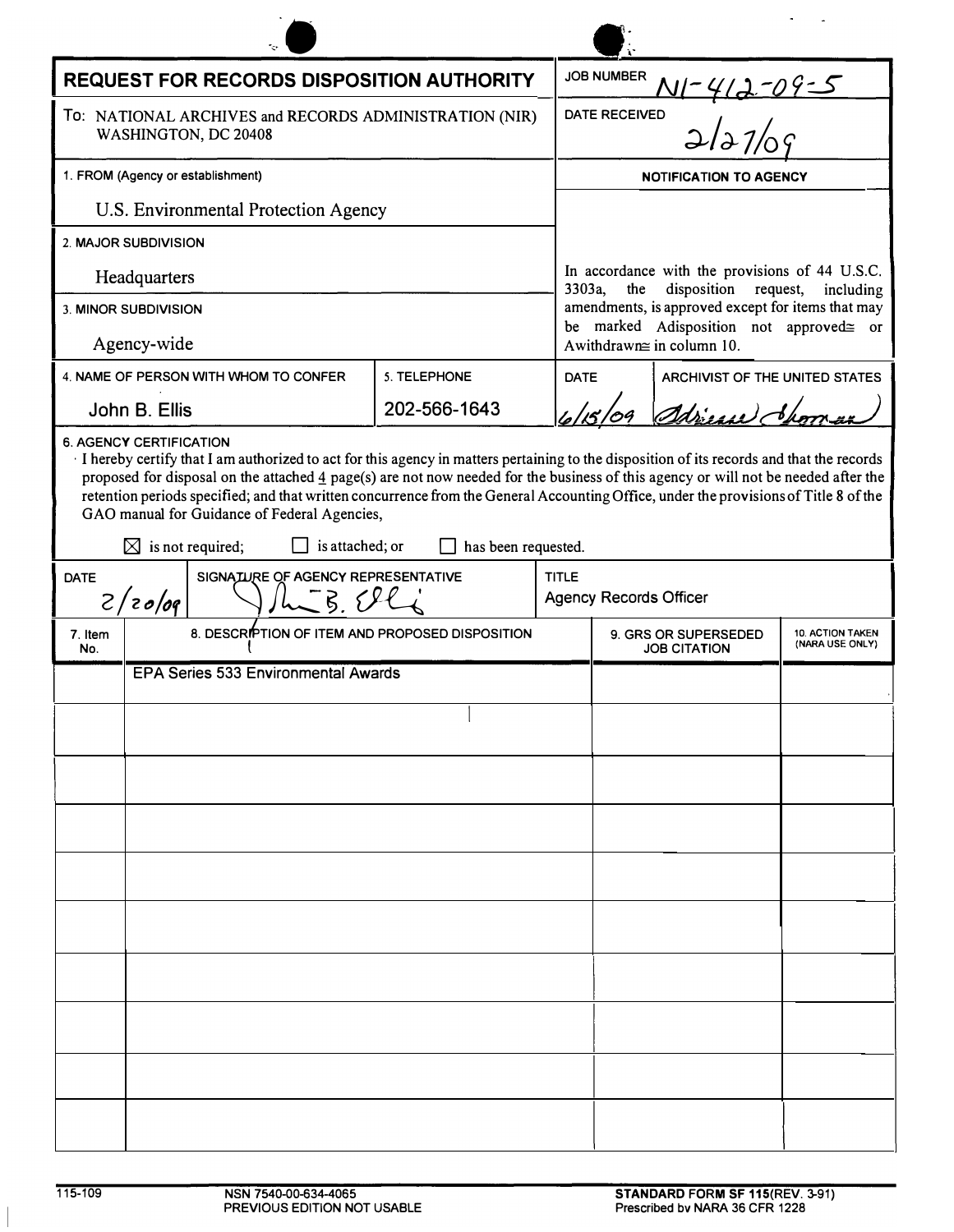

*This schedule is in development. It may not be used to retire or destroy records. If you have any questions, please contact the Records Help Desk.* 

# **EPA Records Schedule 533**

*Status:* Development, 02/28/2009

*Title:* Environmental Awards

*Program:* All Programs

*Applicability:* Agency-wide

*Function:* 305-109-02-04 - Provide Public Information, Education and Outreach

## *NARA Disposal Authority:*

This schedule authorizes the disposition of the record copy in any media (media neutral), excluding any records already in electronic form. Records designated for permanent retention must be transferred to the National Archives in accordance with NARA standards at the time of transfer.

• Pending

### *Description:*

Contains information related to the nominations, competitions, applications and selections for environmental awards to organizations (including states, tribes and other entities) youth groups, private citizens, students and individuals in education, promotion of environmental awareness, commitment to constructive environmental service, or other environmental achievements. Includes correspondence, applications or other forms, copies of publications, samples of posters and exhibits, news clippings and other related documents.

#### *Disposition Instructions:*

*Item a(1):* Major documentation for Presidential and other significant awards - Nonelectronic

Includes major documentation that supports the nomination, selection and presentation of the award.

- *Permanent*
- Close after award presentation.
- Transfer to the National Archives 20 years after file closure.

**Item a(2):** Major documentation for Presidential and other significant awards - Electronic

Includes major documentation that supports the nomination, selection and presentation of the award.

*• Permanent*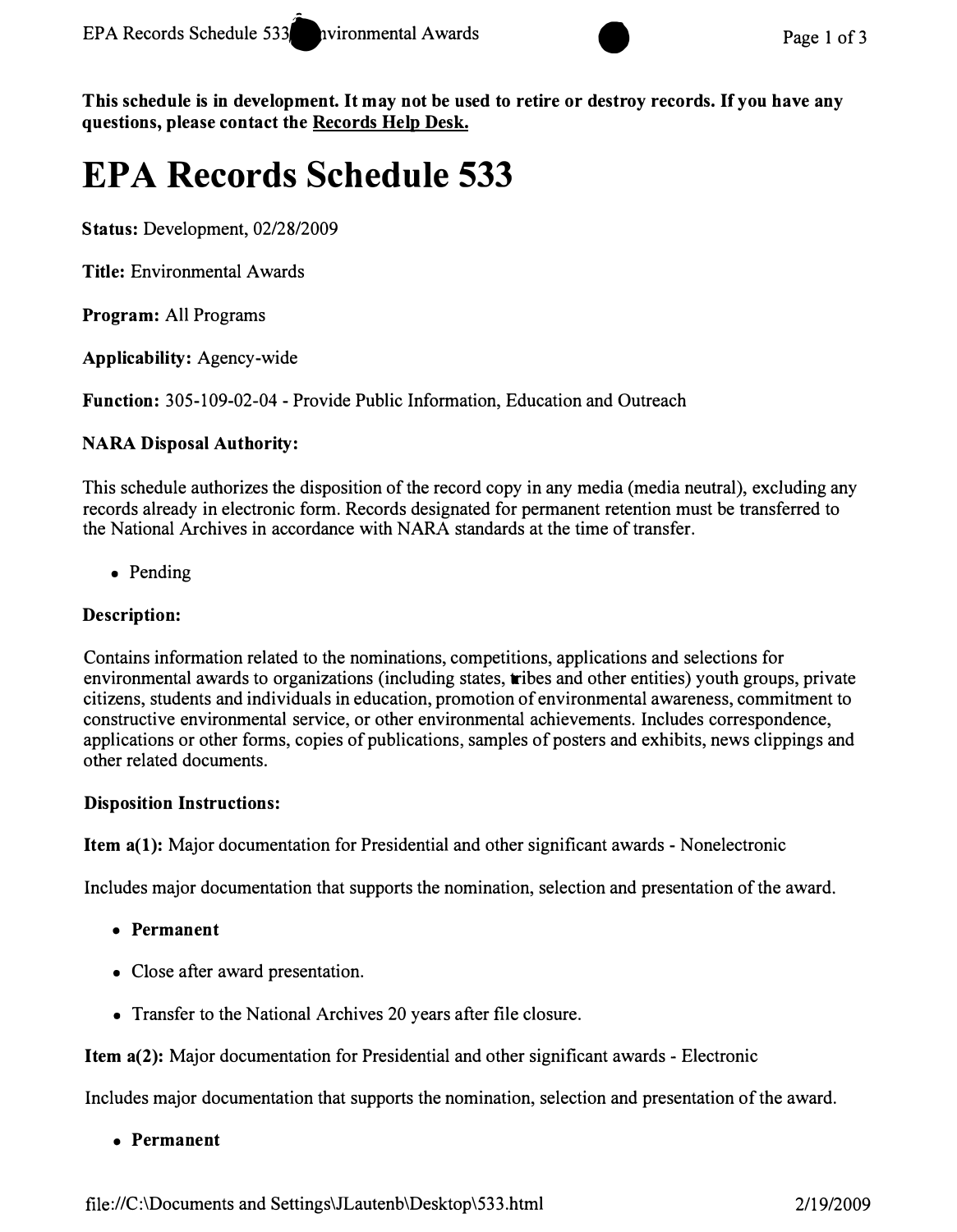- Close after award presentation.
- Transfer to the National Archives 5 years after file closure, with any related documentation and external finding aids, as specified in 36 CFR 1228.270 or standards applicable at the time.

*Item a(3):* Major documentation for Presidential and other significant awards - Electronic copy of records transferred to the National Archives

Includes major documentation that supports the nomination, selection and presentation of the award.

- *Disposable*
- Close file upon transfer to the National Archives.
- Delete after electronic record copy is successfully transferred to the National Archives.

**Item b:** Routine documentation for Presidential and other significant awards

Includes arrangements, acknowledgements and executive summaries of the awards ceremony.

- *Disposable*
- Close after award presentation.
- Destroy 3 years after file closure.

*Item c: Routine environmental awards* 

- *Disposable*
- Close after award presentation.
- Destroy 3 years after file closure.

#### *Guidance:*

Documentation regarding the establishment of an awards program is covered by EPA 145. See EPA 572 for employee awards.

Records containing sensitive information must be shredded or otherwise definitively destroyed to protect confidentiality.

Records for the Presidential Environmental Youth Awards Program (PEY A) prior to 1989 lost due to flooding.

#### *Reasons for Disposition:*

EPA 533 and EPA 534, previously approved as N1-412-07-1/13 and N1-412-87-5/9 have been combined into one schedule.